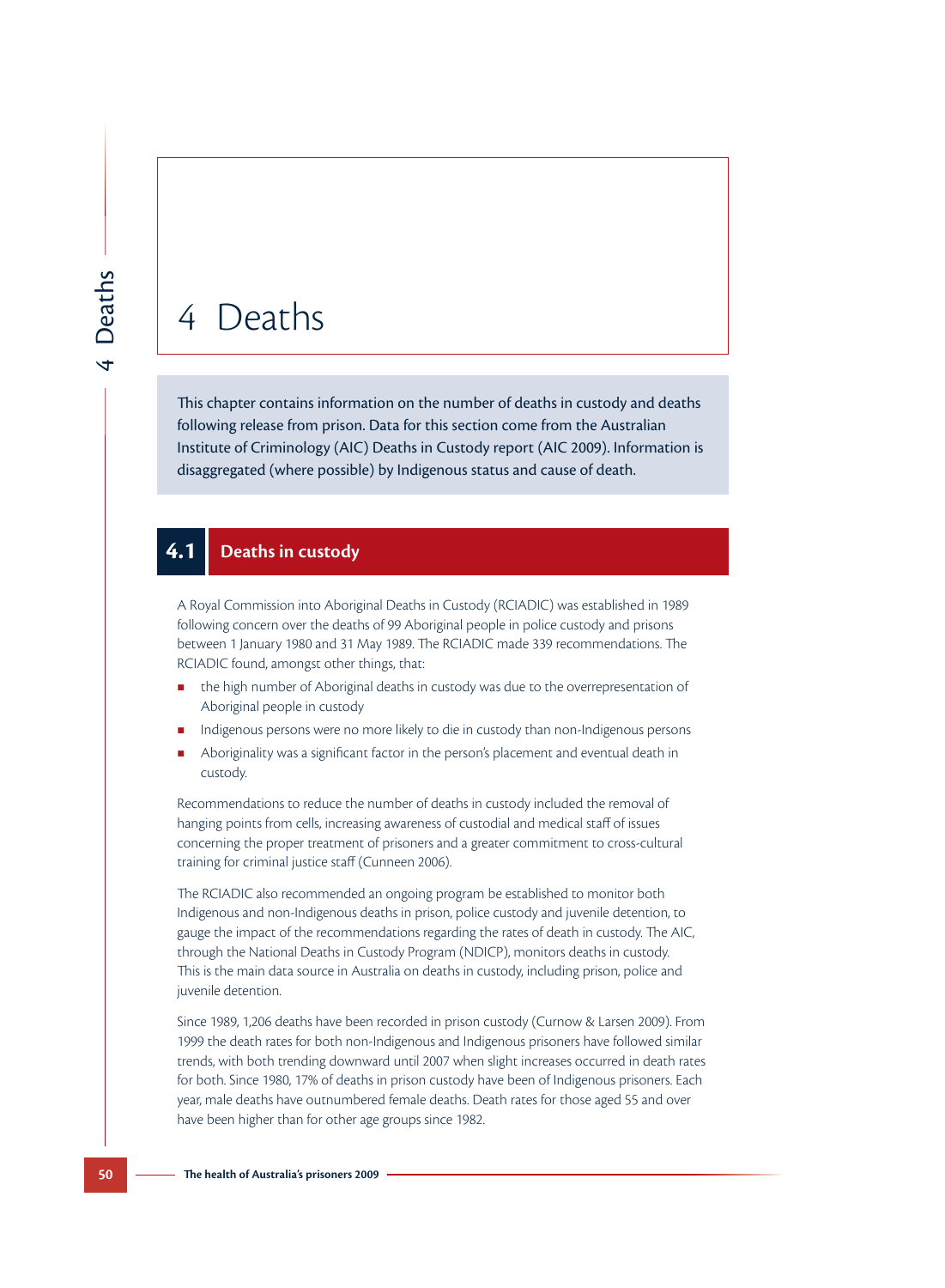The most common causes of death in prison between 1980 and 2007 have been hanging, followed by natural causes, drugs/alcohol and external/multiple trauma (Curnow & Larsen 2009).

**INDICATOR:** Number of deaths in custody.

According to the NDICP, there were 45 deaths in prison custody during 2007, and 5 of these were Indigenous prisoners. This is a rate of 0.8 per 1,000 Indigenous prisoners and 2.0 per 1,000 non-Indigenous prisoners. Most of the deaths (32) were due to natural causes, 9 were selfinflicted (including 7 due to hanging) and 1 death was considered an accident. For 3 deaths, the cause has not yet been determined (AIC 2009).

### **4.2 Deaths following release from prison**

Prisoners are at markedly increased risk of death following release from custody, especially in the weeks immediately following release. The risk of mortality decreases exponentially with increasing time in the community (Kariminia et al. 2007a, Stewart et al. 2004, Graham 2003). The main causes of death among ex-prisoners, particularly in the first few weeks, are related to drug and alcohol use, suicide and injury (Hobbs et al. 2006a, Kariminia et al. 2007d). The risk of suicide among recently released prisoners has been found to be close to that of discharged psychiatric patients (Pratt et al. 2006) and, in the weeks immediately following release, the majority of deaths are drug related (Farrell & Marsden 2008).

A study of 85,203 adults imprisoned in New South Wales between 1988 and 2002 found higher mortality among those hospitalised for mental health problems during imprisonment, those with a larger number of imprisonment episodes and for those in the first year of their sentence. Among women, increased mortality was also observed in those aged under 25 years. Mortality risk was lower for both men and women of non-English speaking backgrounds, while Aboriginal status was associated with lower drug-related mortality and suicide (Kariminia et al. 2007c).

### **INDICATOR:** Number of deaths post-release.

In Australia there is very limited information available regarding mortality among recently released prisoners. While coroners' reports often mention a recent release from prison where it is seen as relevant to the circumstances surrounding death, there is a lack of consistency in both police and coronial reports in this area rendering coronial data inadequate for monitoring post-release mortality. Current national data on the mortality of ex-prisoners are therefore unavailable at this time, and require data development.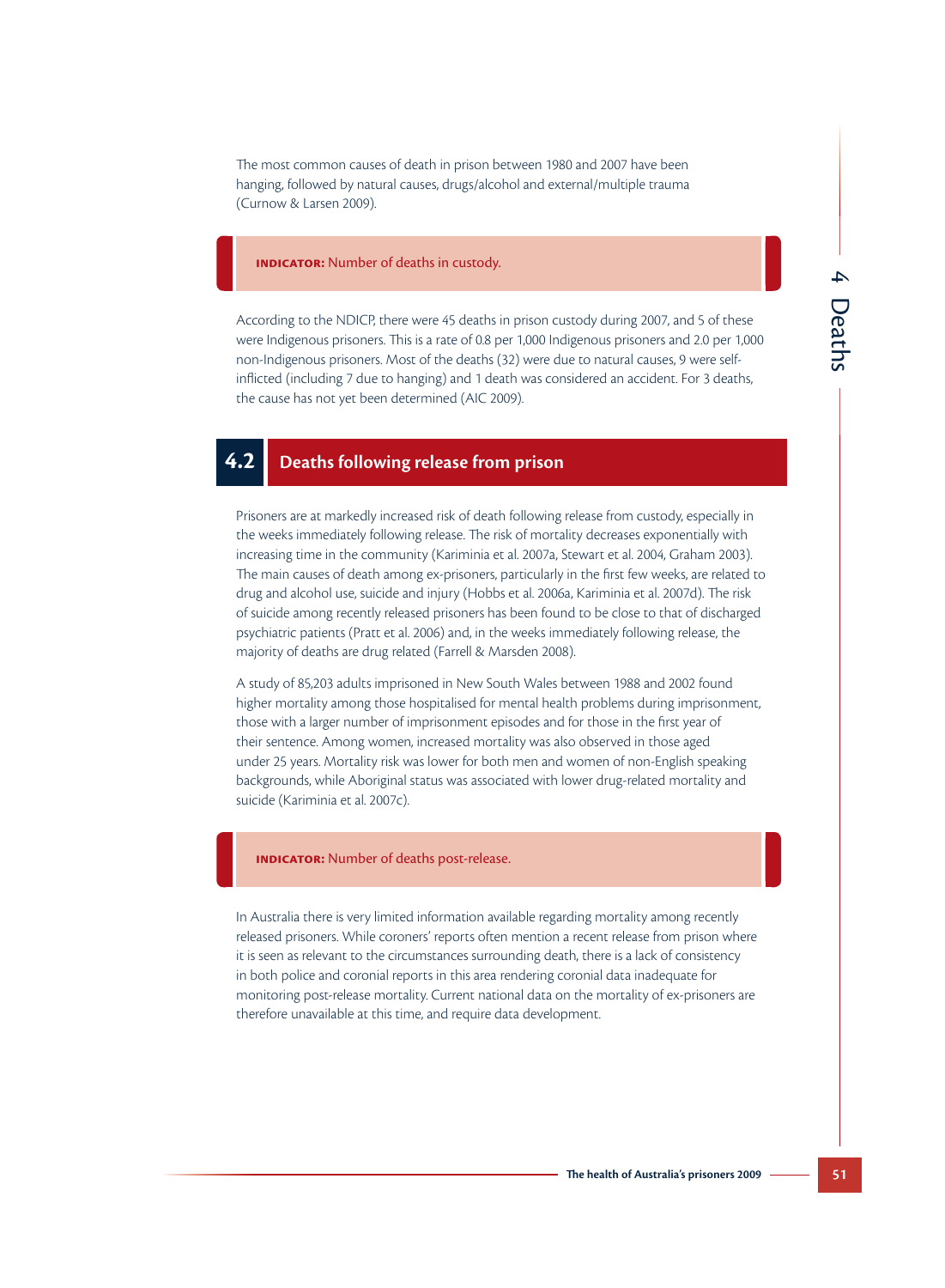**College**